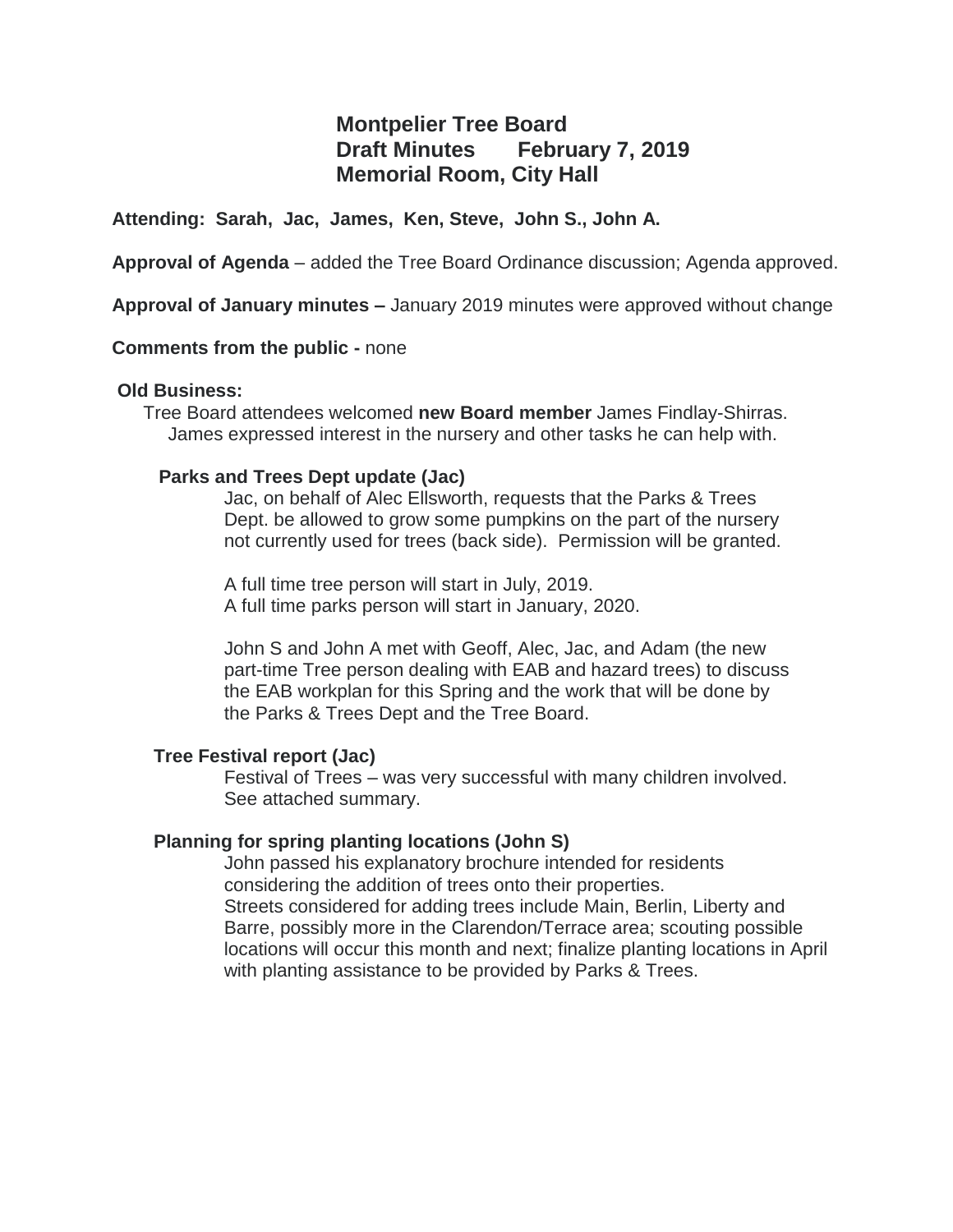# **Planning commission documents: (John S)**

John brought various construction design review documents from the International Society of Arboriculture (Best Management Practices) to the meeting for review and discussion. These included

- Managing Trees During Construction
- Root Management
- Tree Planting
- Tree Pruning
- Tree Injection
- Risk Assessment (Hazard Trees)

James will review the Tree Planting Standards; Parks & Trees staff will review Managing Trees during Construction and Risk Assessment BMPs.

The goal is to formally adopt the BMPs and possibly include our takeaway summaries for each on the Tree Board website.

## **EAB communications (John S)**

John has put together a listing of what information needs to be provided to the public regarding ash trees and EAB. A subcommittee of John S, John A, and Jac has been formed to prepare this information for the public. John A noted that much of this information is already available in handouts provided by either UVM Extension and/or the ANR Dept. of Forests, Parks and Recreation. John S. noted that we can use those sources to provide the smaller "bites' of info to provide to the public without overwhelming them.

#### **Tree Board Ordinance Updating**

Sarah has volunteered to lead this effort. She will start by providing the current ordinance in a digital format that can be edited. Sarah also volunteered to research signs for tree identification around town.

#### **New Business:**

**Possible work days:** This will be weather-dependent. John S will notify all.

**Possible tasks:** Planning for spring planting locations, beaver fence trees, prune oaks